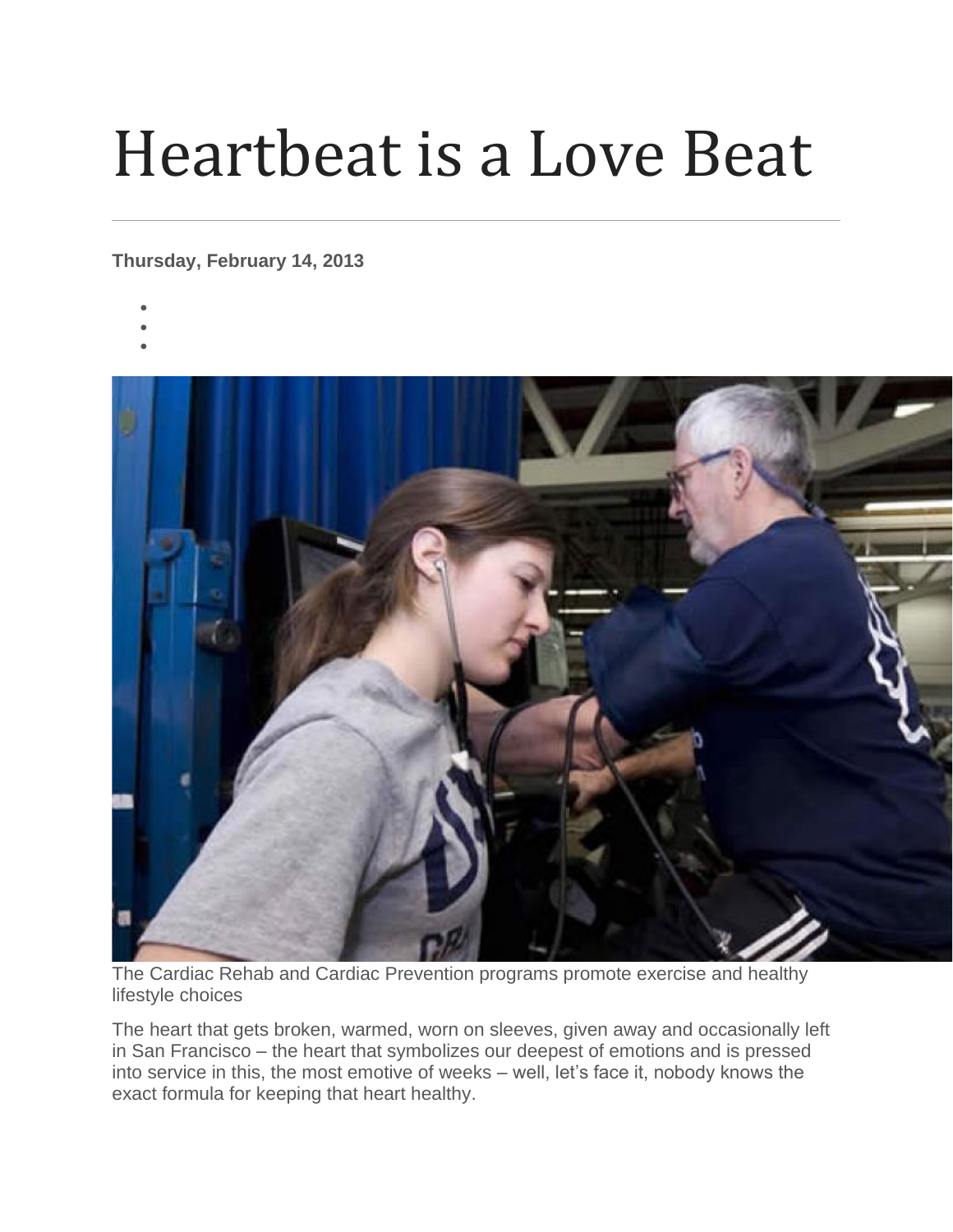But the *real* heart, the fist-sized organ that pumps oxygen through your body with its incessant, rhythmic thump day after day after day–Melissa Rodgers knows just how to handle that one.

Rodgers is the director of the University of New Hampshire's Cardiac Rehab and Cardiac Prevention programs, designed to help people get their hearts in shape through exercise and other lifestyle changes. She and her staff – a graduate student and six to eight undergraduate students who get class credit for their work – assist people who have had heart problems or who are at risk for heart problems.

"They come in and we do initial evaluations and run a whole regime of physical fitness tests," said Rodgers, who has run the program for about four years. "And from that we develop an exercise program for them and note what things they might need to be educated on further."

The two heart programs and a recently added peripheral artery program offer highly individualized routines with a common focus: hard work. "The best kind of exercise for the heart is cardiovascular, or aerobic, exercise," Rodgers said. "Exercises like cycling, running swimming, that use large muscle groups and are performed at moderate intensity for an extended period of time."

The 18-week programs are designed to bridge the gap between hospital cardiac rehab programs and independent diet and exercise regimes. And many times, that four-month fling turns into a lasting relationship. About 20 people are enrolled in the programs at any given time, but the majority are ongoing participants. "We have individuals who have been with us almost since the program started more than 30 years ago," Rodgers said.

Why? Well, like true love, exercise and healthy eating just make people feel good. "People come back and they say, 'I feel so much better,'" Rodgers said. "They feel more capable of achieving the normal activities of daily living without getting tired."

And hey, when the old ticker is working well, it follows that the love life might get a boost too. The relationship between our real hearts and our symbolic hearts may, in fact, be reciprocal. Rodgers recently read a Michigan State University study that reaffirmed an idea that's been kicking around for a while: people in long-lasting, happy relationships tend to live longer.

This being national Heart Health Month, Rodgers and her staff like to have a little fun with the analogy too. In years past they've handed out "valentines" with heart-health tips around campus, and this year they're wearing red on Friday.

Just don't come banging on her door with your love dilemmas.

For information on the Cardiac Rehabilitation and Prevention Programs, [visit](http://www.chhs.unh.edu/kin_es/index)  [chhs.unh.edu/kin\\_es,](http://www.chhs.unh.edu/kin_es/index) call 862-0597 or e-mail [melissa.rodgers@unh.edu.](mailto:melissa.rodgers@unh.edu)

Originally published by: UNH Today